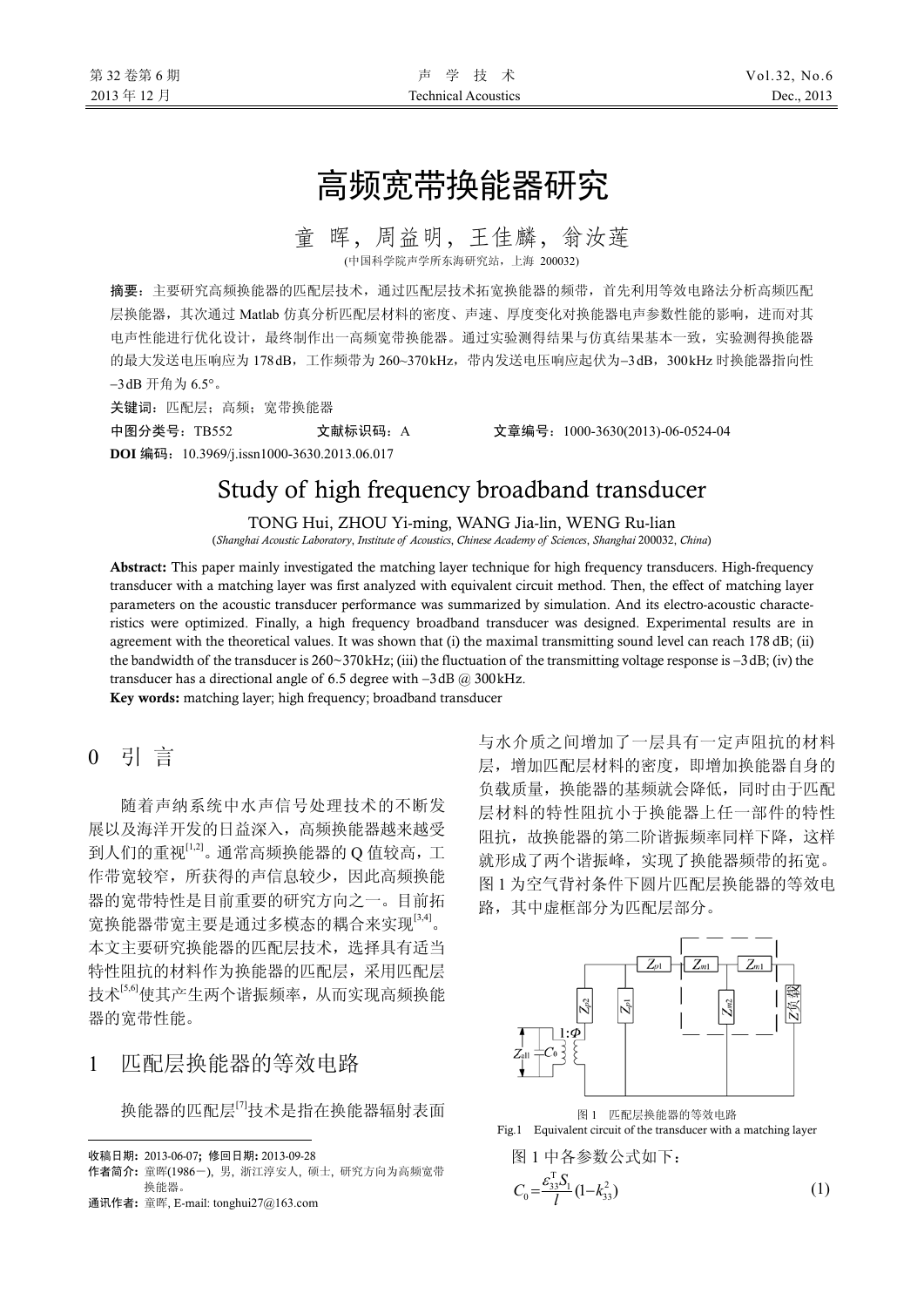$$
\varPhi = \frac{S_1}{l} \left( \frac{\varepsilon_{33}^T}{S_{33}^T} \right)^{\frac{1}{2}} \tag{2}
$$

$$
Z_{p1} = j\rho_1 c_1 S_1 \tan(k_1 l/2) \tag{3}
$$

$$
Z_{p2} = \rho_1 c_1 S_1 / j \sin(k_1 l) \tag{4}
$$

$$
Z_{m1} = j \rho_2 c_2 S_2 \tan(k_2 h/2)
$$
 (5)

$$
Z_{m2} = \rho_2 c_2 S_2 / j \sin(k_2 h) \tag{6}
$$

$$
Z_{\text{A}} = R_{\text{S}} + jX_{\text{S}} \tag{7}
$$

其中:*C*<sup>0</sup> 为陶瓷静电容,Φ为机电转换系数,*Zp*1、 Z*p*<sup>2</sup> 为陶瓷等效参数,Z*m*1、Z*m*<sup>2</sup> 为匹配层等效参数, *Z* 负载为换能器的负载阻抗。*S*<sup>1</sup> 为陶瓷的表面积, *S*<sup>2</sup> 为匹配层的表面积,*l* 为陶瓷厚度,*h* 为匹配层厚 度。

### 2 高频宽带换能器设计

本文中所用到的高频换能器是由 Pzt-8 陶瓷圆 片构成,主要是利用陶瓷片厚度方向的纵振产生出 一个频率为 300 kHz 的高频换能器。由于陶瓷圆片 在高频条件下的厚度振动具有较强的径向耦合,因 此将陶瓷圆片沿水平和垂直方向切割处理,消除了 高次径向耦合,得到一个比较纯的厚度振动模态换 能器。

#### 2.1 匹配层换能器设计

在切割后的压电陶瓷圆片上加入匹配层,根据 声波在不同介质中的反射和透射情况可以得知,当  $Z_2 = \sqrt{Z_1 Z_2}$  时, 声波的透射系数  $T$  为

$$
T = \frac{1}{\left[\frac{Z_1 + Z_3}{2\sqrt{Z_1 Z_3}}\right] \cos^2 k_2 l + \sin^2 k_2 l}
$$
 (8)

其中: Z1、Z2、Z3 分别为陶瓷中声阻抗、匹配层材 料声阻抗、水中声阻抗;*l* 为匹配层材料的厚度。 当 l= λ<sub>2</sub>/4, 声波经过匹配层的透射系数最大, 即满 足 1/4 波长全透射条件。

#### 2.2 匹配层参数优化

对高频匹配层换能器进行仿真,调节匹配层材 料的密度、声速、厚度变化,从而分析换能器的声 性能。

#### 2.2.1 匹配层密度变化

当高频匹配层换能器中匹配层材料的声速及 厚度一定时,换能器在水中的电导曲线随匹配层密 度的变化如图 2 所示,图中 *c*=2330 m/s,*h*=1.95 mm。 随着匹配层材料密度的增加,换能器在水中谐振点 附近电导逐渐降低,这是因为匹配层材料密度变 大,匹配层材料的质量随之增大,相当于换能器增 大了自身的负载质量。随着密度的增大,换能器出 现了两个谐振频率,然而,随着密度继续增大,两 谐振频率间的凹谷也随之增大。



Fig.2 Conductance curves of high frequency transducer with a matching layer of different densities

#### 2.2.2 匹配层声速变化

当匹配层材料的密度、厚度一定时,高频匹配 层换能器在水中的电导曲线随声速的变化如图 3 所 示, 图中 *ρ*=1850 kg/m<sup>3</sup>, *h*=1.95 mm。从图 3 中可知 匹配层换能器具有两个峰值频率  $f_{\text{h}}$ ,  $f_{\text{h}}$  力较高 的频率,  $f_{\rm L}$  为较低的频率, 随着声速的增加,  $f_{\rm L}$  电 导值增大, f<sub>H</sub> 电导减小, 当声速为一定值时, 匹配 层材料厚度等于 1/4 的波长时的声速, 换能器具有 最佳的带宽。随着声速的继续增加, f 电导值继续 增大, f<sub>u</sub> 电导继续减小, 然而换能器的谐振点 f<sub>u</sub>、 <sup>L</sup>*f* 基本保持不变。这主要是由于匹配层材料声速的 变化直接改变了匹配层材料中声波的波长,同时影 响换能器匹配层材料在不同频率下的透声系数。





#### 2.2.3 匹配层厚度变化

当匹配层材料的密度、声速一定时,高频匹配 层换能器在水中的电导曲线如图 4 所示,图中 *ρ*=1850 kg/m3 ,*c*=2330 m/s。从图 4 可以看出,随着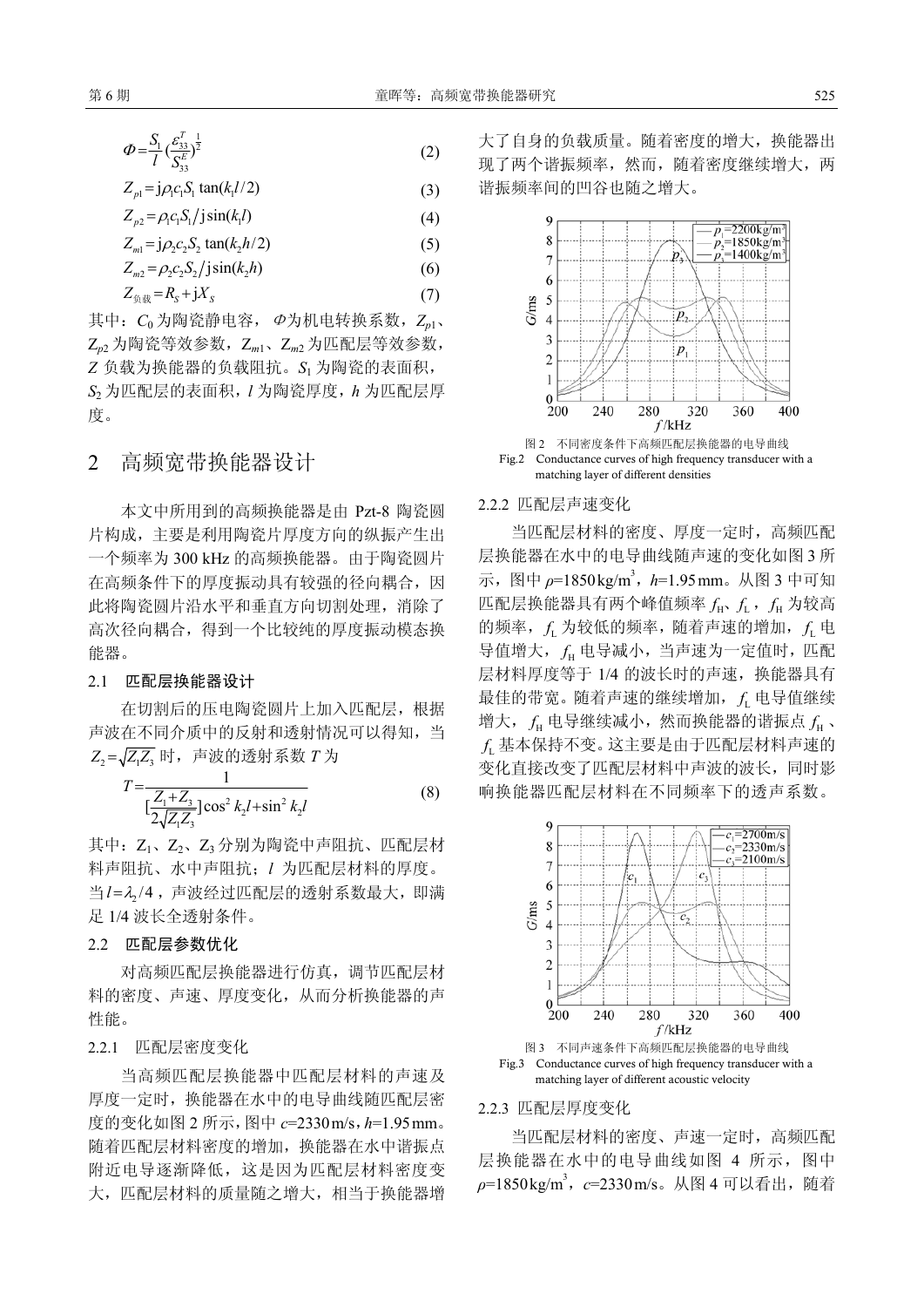匹配层材料厚度的增加,换能器水中谐振频率 <sup>H</sup>*f* 电 导逐渐增大, <sup>L</sup>*f* 电导逐渐减小,当匹配层厚度为 1/4 波长时,发生全透射,换能器具有较理想的电 导曲线。随着厚度的继续增大,换能器水中电导曲 线中的 f<sub>H</sub> 电导继续增大, f 电导继续减小。

通过仿真调整匹配层材料的密度、声速以及厚 度,设计出一高频宽带换能器,换能器的电导曲线 如图 5 所示。换能器的工作频带为 250~350 kHz, 电导最大值为 5.2mS。通过仿真得到换能器的发送 电压响应曲线如图 6 所示。



图 4 不同厚度条件下高频匹配层换能器的电导曲线 Fig.4 Conductance curves of high frequency transducer with a matching layer of different thicknesses









### 3 换能器电声性能测量

通过上述仿真得出换能器的基本参数,最终制 作出一个 Φ55mm、总厚度为 7.72mm 的高频宽带换 能器,如图 7 所示。利用 Agilent4294A 阻抗分析仪 测得换能器水中的导纳曲线如图 8 所示。与图 5 相 比有稍许差异,其一是换能器在水中的仿真所给的 阻尼系数为经验值,与实际换能器有一定的误差。 其二是在高频条件下,换能器的电缆对于传输过程 中有一定的损耗,在实验仿真中并未考虑进去。

在水中测得换能器的发送电压响应曲线如图 9



图 7 高频宽带换能器样机图 Fig.7 The prototype of the high frequency broadband transducer



Fig.8 The measured admittance curve of the high frequency broadband transducer



图 9 实测高频宽带换能器的发送电压响应曲线

Fig.9 The measured transmitting voltage response curve of the high frequency broadband transducer